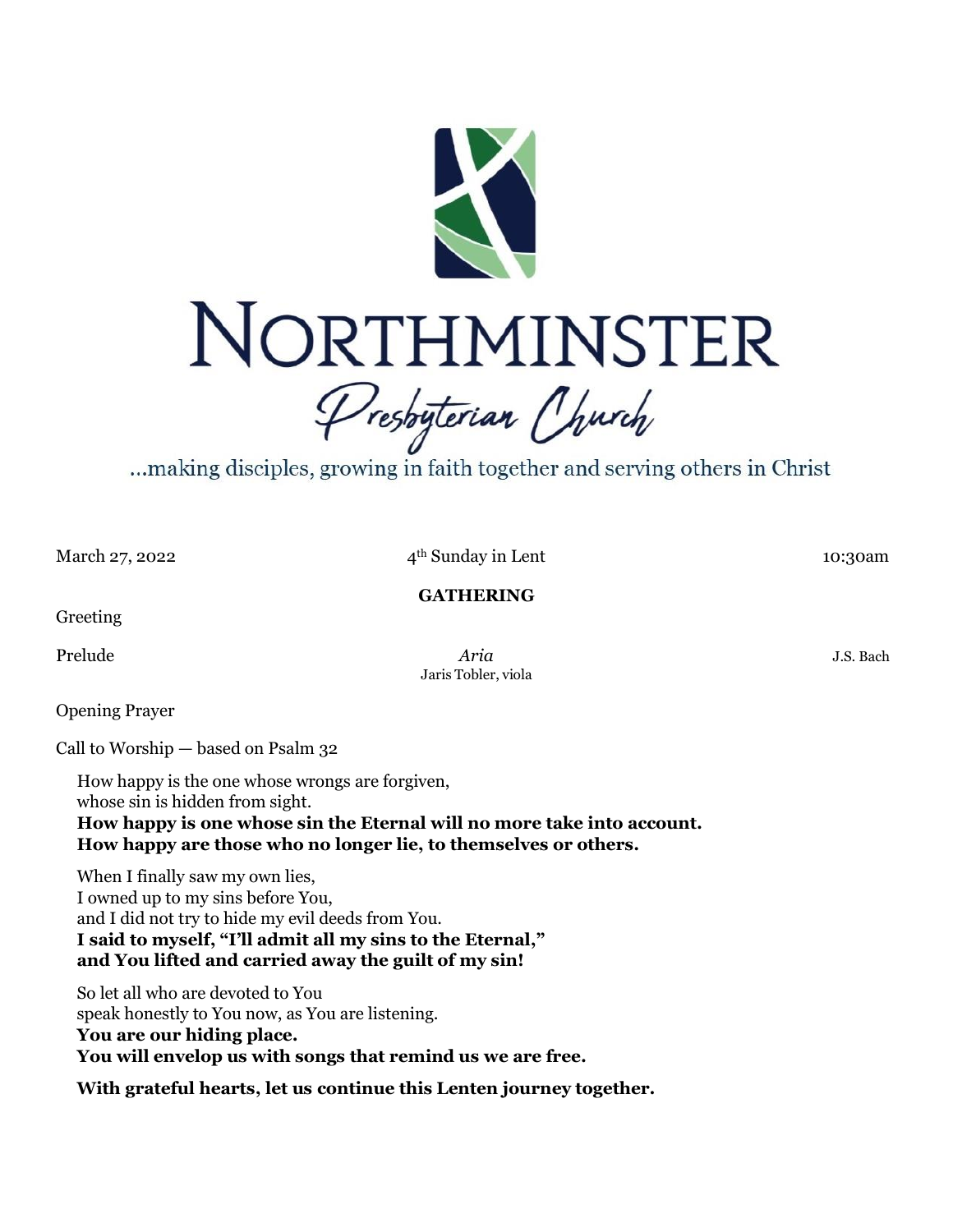## Hymn #37 *Let All Things Now Living*

Let all things now living a song of thanksgiving to God our Creator triumphantly raise; who fashioned and made us, protected and stayed us, by guiding us on to the end of our days. God's banners are o'er us; pure light goes before us, a pillar of fire shining forth in the night: till shadows have vanished, all fearfulness banished, as forward we travel from light into light.

By law God enforces, the stars in their courses, the sun in its orbit obediently shine; the hills and the mountains, the rivers and fountains, the depths of the ocean proclaim God divine. We too should be voicing our love and rejoicing; with glad adoration, a song let us raise, till all things now living unite in thanksgiving: to God in the highest, hosanna and praise!

### **CONFESSING**

Call to Confession

Prayers of Confession

God of such great mercy, you sent Jesus to seek and save the lost.

**We confess how often have strayed from you and needlessly turned aside from your way. We are misled by wounds and worry, for we see ourselves lost when we are found, and small when we are now great in your grace.**

**When we have failed in love, or neglected your justice, or ignored your truths, have mercy, O God, and restore our hope. Return us to paths of belonging through Jesus Christ, our Savior.**

# **Hear our prayers in his name …**

Assurance of Forgiveness

Response to Forgiveness #551 *Lord, have Mercy*



Affirmation of Faith — based on Matthew 22:37-40

What is the great and first commandment? **Love the Lord your God with all your heart and with all your soul and with all your mind.** What is the second commandment like it? **Love your neighbor as yourself.** What does this mean? **Love is the fulfilling of the law.** To what does this call us? **To a life of faith working through love.**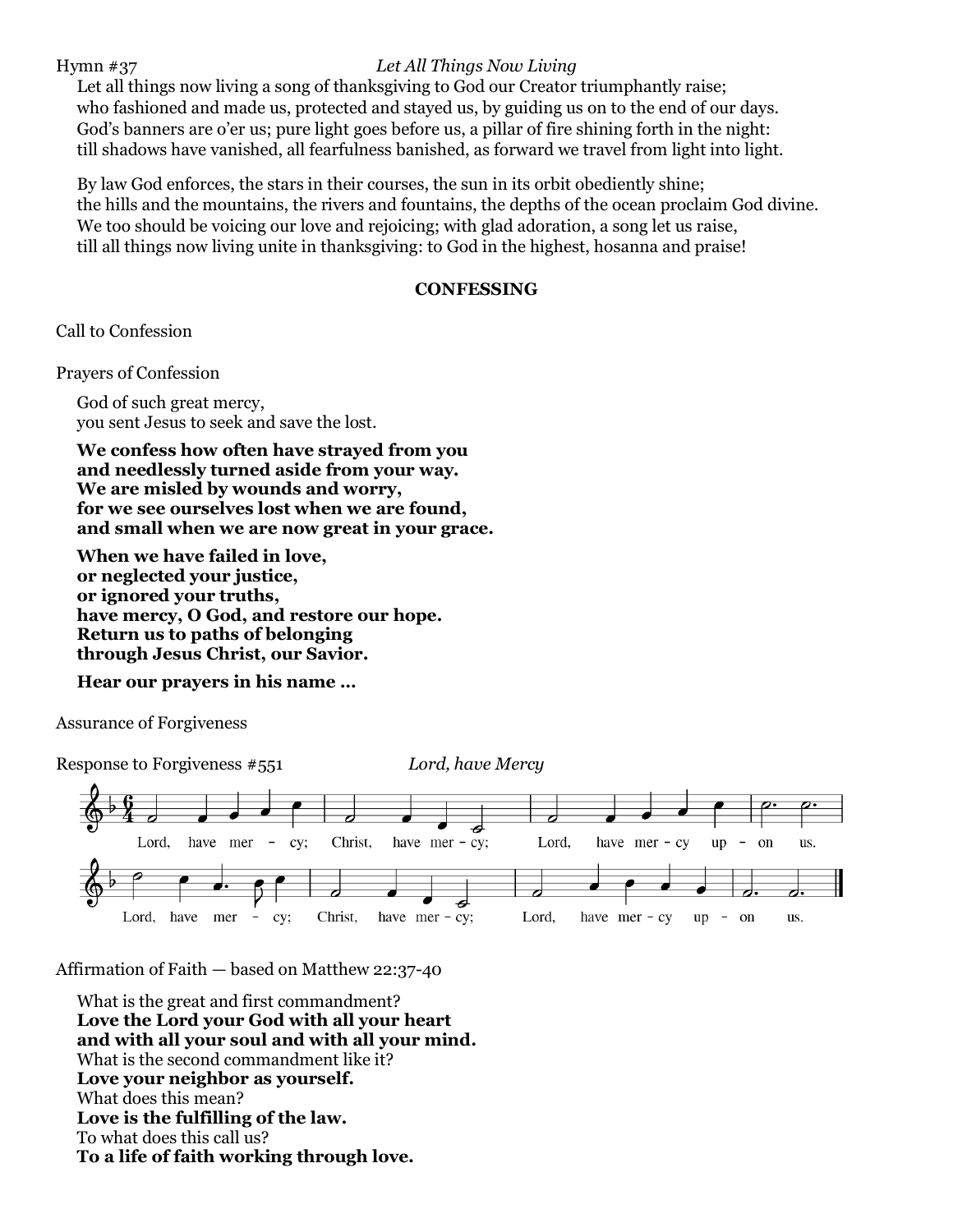\*Passing the Peace

Announcements and Invitations

Gathering our Offerings

Offertory Music *How Deep the Father's Love for Us* arr. Townend/Rouse Barry Bryant, baritone

#### **LISTENING**

Prayers of Thanksgiving and for Illumination

Scripture – 2 Corinthians 5:16-21

\*Hymn #649 *Amazing Grace, How Sweet the Sound* Amazing grace, how sweet the sound, that saved a wretch like me! I once was lost, but now am found, was blind, but now I see.

'Twas grace that taught my heart to fear, and grace my fears relieved. How precious did that grace appear the hour I first believed!

Through many dangers, toils, and snares, I have already come. 'Tis grace has brought me safe thus far, and grace will lead me home.

The Lord has promised good to me; his word my hope secures. He will my shield and portion be as long as life endures.

When we've been there ten thousand years, bright shining as the sun, we've no less days to sing God's praise than when we'd first begun.

Scripture – Luke 15:1-3, 11-32

# Sermon in Words **LENT: The Parable of the Prodigal Padre?**

\*Hymn #647 *Give Thanks* Give thanks with a grateful heart; give thanks to the Holy One, give thanks because we're given Jesus Christ, the Son. [*repeat*]

And now let the weak say, "We are strong"; let the poor say "We are rich because of what the Lord has done for us!" [*repeat*]

Give thanks. Give thanks.

### **DEPARTING**

\*Benediction

\*Sung Response Northumbria Community

May the peace of the Lord Christ go with you, wherever he may send you. May he guide you through the wilderness, protect you through the storm. May he bring you home rejoicing at the wonders he has shown you. May he bring you home rejoicing, once again into our doors.

Postlude